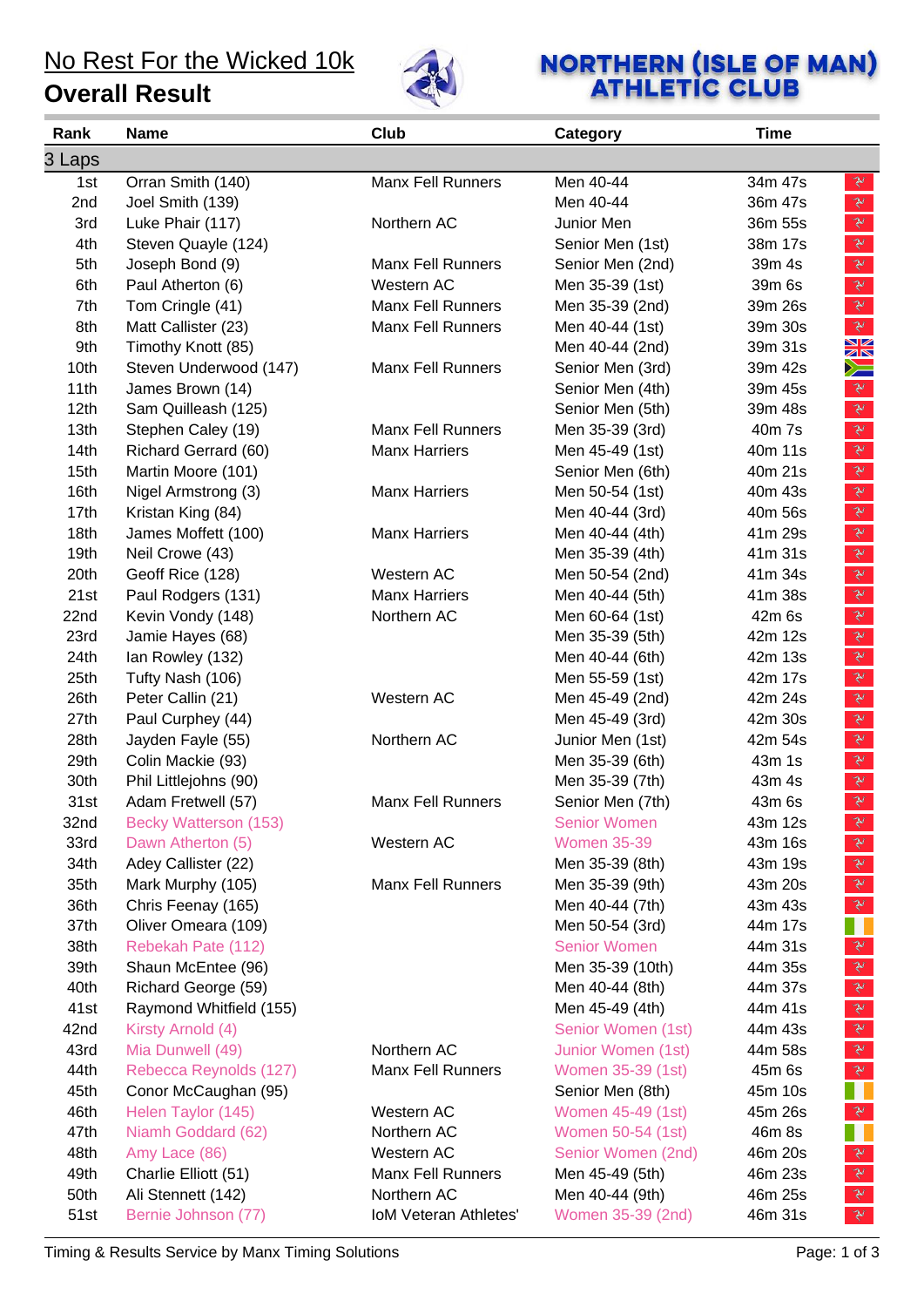**Overall Result**



# **NORTHERN (ISLE OF MAN)**<br>**ATHLETIC CLUB**

| Rank  | <b>Name</b>                    | Club                         | Category           | <b>Time</b>                                                                                                                                                                                                                                                                                                                                                                            |
|-------|--------------------------------|------------------------------|--------------------|----------------------------------------------------------------------------------------------------------------------------------------------------------------------------------------------------------------------------------------------------------------------------------------------------------------------------------------------------------------------------------------|
| 52nd  | Nick Watterson (154)           | <b>IoM Veteran Athletes'</b> | Men 55-59 (2nd)    | 46m 32s<br>$\mathcal{F}$                                                                                                                                                                                                                                                                                                                                                               |
| 53rd  | Joanne Schade (135)            | Western AC                   | Women 50-54 (2nd)  | $\mathbf{v}$<br>46m 32s                                                                                                                                                                                                                                                                                                                                                                |
| 54th  | Hollie Quaye (122)             | <b>Manx Harriers</b>         | Women 35-39 (3rd)  | $\mathbf{\hat{z}}$<br>46m 43s                                                                                                                                                                                                                                                                                                                                                          |
| 55th  | Cameron Comley (34)            | Northern AC                  | Junior Men (2nd)   | $\sum_{i=1}^{n} \sum_{j=1}^{n} \alpha_{ij} \left( \sum_{j=1}^{n} \alpha_{ij} \right) \left( \sum_{j=1}^{n} \alpha_{ij} \right)$<br>47m 10s                                                                                                                                                                                                                                             |
| 56th  | Paul Jackson (76)              | <b>Manx Fell Runners</b>     | Men 55-59 (3rd)    | $\mathcal{V}$<br>47m 16s                                                                                                                                                                                                                                                                                                                                                               |
| 57th  | Gary Sherry (137)              | Northern AC                  | Men 50-54 (4th)    | $\mathbf{v}$<br>47m 20s                                                                                                                                                                                                                                                                                                                                                                |
| 58th  | Julian Corlett (39)            | <b>Manx Fell Runners</b>     | Men 60-64 (2nd)    | $\mathcal{F}$<br>47m 21s                                                                                                                                                                                                                                                                                                                                                               |
| 59th  | Shaun Callow (24)              |                              | Men 45-49 (6th)    | $\mathcal{V}$<br>47m 22s                                                                                                                                                                                                                                                                                                                                                               |
| 60th  | Catriona Watt (152)            |                              | Women 40-44 (1st)  | XK<br>47m 34s                                                                                                                                                                                                                                                                                                                                                                          |
| 61st  | Richard MacNee (94)            |                              | Men 55-59 (4th)    | XK<br>47m 38s                                                                                                                                                                                                                                                                                                                                                                          |
| 62nd  | Mike Hayler (69)               | <b>Manx Fell Runners</b>     | Men 45-49 (7th)    | 47m 42s<br>$\mathcal{F}$                                                                                                                                                                                                                                                                                                                                                               |
| 63rd  | Andy Dawson (46)               | <b>Manx Harriers</b>         | Men 50-54 (5th)    | $\mathbb{R}$<br>47m 43s                                                                                                                                                                                                                                                                                                                                                                |
| 64th  | Anton Bolton (8)               | Western AC                   | Men 40-44 (10th)   | $\mathbb{R}$<br>47m 47s                                                                                                                                                                                                                                                                                                                                                                |
| 65th  | Aaron Schade (134)             | Western AC                   | Men 40-44 (11th)   | XK<br>47m 48s                                                                                                                                                                                                                                                                                                                                                                          |
| 66th  | Dawn Yates (163)               | <b>IoM Veteran Athletes'</b> | Women 40-44 (2nd)  | XK<br>47m 57s                                                                                                                                                                                                                                                                                                                                                                          |
| 67th  | Maggie Watkins (151)           | <b>Manx Fell Runners</b>     | Women 55-59 (1st)  | $\mathbf{v}$<br>47m 58s                                                                                                                                                                                                                                                                                                                                                                |
| 68th  | Geoff Quayle (123)             | <b>Manx Fell Runners</b>     | Men 55-59 (5th)    | $\mathbf{\hat{y}}$<br>48m 18s                                                                                                                                                                                                                                                                                                                                                          |
| 69th  | Caryl Anstead (2)              | <b>IoM Veteran Athletes'</b> | Women 55-59 (2nd)  | $\sum_{i=1}^{n} \frac{1}{i} \sum_{j=1}^{n} \frac{1}{j} \sum_{j=1}^{n} \frac{1}{j} \sum_{j=1}^{n} \frac{1}{j} \sum_{j=1}^{n} \frac{1}{j} \sum_{j=1}^{n} \frac{1}{j} \sum_{j=1}^{n} \frac{1}{j} \sum_{j=1}^{n} \frac{1}{j} \sum_{j=1}^{n} \frac{1}{j} \sum_{j=1}^{n} \frac{1}{j} \sum_{j=1}^{n} \frac{1}{j} \sum_{j=1}^{n} \frac{1}{j} \sum_{j=1}^{n} \frac{1}{j$<br>48m 34s             |
| 70th  | Ed Wilson (159)                | <b>Manx Fell Runners</b>     | Men 35-39 (11th)   | $\mathbf{\tilde{z}}$<br>48m 40s                                                                                                                                                                                                                                                                                                                                                        |
| 71st  | Brian Butler (17)              | <b>IoM Veteran Athletes'</b> | Men 50-54 (6th)    | 11<br>48m 52s                                                                                                                                                                                                                                                                                                                                                                          |
| 72nd  | Dale Wassall (150)             |                              | Senior Men (9th)   | $\mathbf{v}$<br>49m 7s                                                                                                                                                                                                                                                                                                                                                                 |
| 73rd  | Ashley Sandyford-Sykes (133)   | <b>Manx Fell Runners</b>     | Men 45-49 (8th)    | NK<br>ZR<br>49m 10s                                                                                                                                                                                                                                                                                                                                                                    |
| 74th  | Gareth Hinge (70)              | Northern AC                  | Men 55-59 (6th)    | $\mathbf{X}$<br>49m 31s                                                                                                                                                                                                                                                                                                                                                                |
| 75th  | Caroline Moran (102)           |                              | Women 45-49 (2nd)  | $\mathbf{\tilde{y}}$<br>49m 36s                                                                                                                                                                                                                                                                                                                                                        |
| 76th  | Graham Allott (1)              | <b>Manx Fell Runners</b>     | Men 55-59 (7th)    | ▓<br>49m 48s                                                                                                                                                                                                                                                                                                                                                                           |
| 77th  | Sarah Collings (33)            | <b>Manx Fell Runners</b>     | Women 35-39 (4th)  | $\mathbf{v}$<br>50m 2s                                                                                                                                                                                                                                                                                                                                                                 |
| 78th  | Tonya Corrin (40)              | <b>Manx Harriers</b>         | Women 40-44 (3rd)  | $\mathbf{\tilde{z}}$<br>50m 35s                                                                                                                                                                                                                                                                                                                                                        |
| 79th  | Jayne Farquhar (54)            | <b>Manx Harriers</b>         | Women 50-54 (3rd)  | $\sum_{i=1}^{n} \sum_{j=1}^{n} \alpha_{ij} \left( \sum_{j=1}^{n} \alpha_{ij} \right) \left( \sum_{j=1}^{n} \alpha_{ij} \right)$<br>50m 40s                                                                                                                                                                                                                                             |
| 80th  | Dale Farquhar (53)             | <b>Manx Harriers</b>         | Men 40-44 (12th)   | $\mathbf{P}$<br>50m 40s                                                                                                                                                                                                                                                                                                                                                                |
| 81st  | Ian Hughes (75)                | Manx Fell Runners            | Men 50-54 (7th)    | $\mathcal{V}$<br>50m 46s                                                                                                                                                                                                                                                                                                                                                               |
| 82nd  | Jackie Zhi Qiang Ho (71)       |                              | Senior Men (10th)  | $\mathbb{C}^*$<br>51m 5s                                                                                                                                                                                                                                                                                                                                                               |
| 83rd  | Gaynor Evans (52)              | Northern AC                  | Women 55-59 (3rd)  | XK<br>51m 9s                                                                                                                                                                                                                                                                                                                                                                           |
| 84th  | Sam Moran (103)                |                              | Junior Men (3rd)   | 51m 40s<br>$\mathbf{v}$                                                                                                                                                                                                                                                                                                                                                                |
| 85th  | Alex Parkes (111)              | <b>Manx Fell Runners</b>     | Men 50-54 (8th)    | 52m 1s<br>$\mathbf{v}$                                                                                                                                                                                                                                                                                                                                                                 |
| 86th  | Claire Losh (91)               |                              | Women 35-39 (5th)  | $\mathbf{v}$<br>52m 20s                                                                                                                                                                                                                                                                                                                                                                |
| 87th  | Lucy Otoole (110)              |                              | Women 40-44 (4th)  | $\mathbb{R}$<br>52m 26s                                                                                                                                                                                                                                                                                                                                                                |
| 88th  | Jason Coole (35)               | <b>Manx Fell Runners</b>     | Men 40-44 (13th)   | $\mathbf{P}$<br>52m 33s                                                                                                                                                                                                                                                                                                                                                                |
| 89th  | Stephen Dorricott (48)         | Northern AC                  | Men 35-39 (12th)   | $\mathbf{v}$<br>52m 36s                                                                                                                                                                                                                                                                                                                                                                |
| 90th  | Beccy Miller (99)              |                              | Women 35-39 (6th)  | $\mathbf{\tilde{z}}$<br>52m 42s                                                                                                                                                                                                                                                                                                                                                        |
| 91st  | James Cochrane (31)            |                              | Men 45-49 (9th)    | $\mathbb{R}$<br>52m 51s                                                                                                                                                                                                                                                                                                                                                                |
| 92nd  | Mike Devereau (47)             |                              | Men 50-54 (9th)    | $\sum_{i=1}^{n} \frac{1}{i} \sum_{j=1}^{n} \frac{1}{j} \sum_{j=1}^{n} \frac{1}{j} \sum_{j=1}^{n} \frac{1}{j} \sum_{j=1}^{n} \frac{1}{j} \sum_{j=1}^{n} \frac{1}{j} \sum_{j=1}^{n} \frac{1}{j} \sum_{j=1}^{n} \frac{1}{j} \sum_{j=1}^{n} \frac{1}{j} \sum_{j=1}^{n} \frac{1}{j} \sum_{j=1}^{n} \frac{1}{j} \sum_{j=1}^{n} \frac{1}{j} \sum_{j=1}^{n} \frac{1}{j$<br>52m 53s             |
| 93rd  | Melanie Williamson (157)       | Western AC                   | Women 35-39 (7th)  | $\mathbf{v}$<br>53m 1s                                                                                                                                                                                                                                                                                                                                                                 |
| 94th  | Alanna Pritchard (121)         |                              | Junior Women (2nd) | $\mathcal{F}$<br>53m 10s                                                                                                                                                                                                                                                                                                                                                               |
| 95th  | Rob Temple (146)               |                              | Senior Men (11th)  | $\mathbf{v}$<br>53m 12s                                                                                                                                                                                                                                                                                                                                                                |
| 96th  | Sally-Anne Wilson (160)        |                              | Senior Women (3rd) | $\mathbb{R}^r$<br>53m 15s                                                                                                                                                                                                                                                                                                                                                              |
| 97th  | <b>Beverley Broderick (13)</b> |                              | Women 45-49 (3rd)  | $\begin{picture}(220,20) \put(0,0){\vector(0,1){30}} \put(15,0){\vector(0,1){30}} \put(15,0){\vector(0,1){30}} \put(15,0){\vector(0,1){30}} \put(15,0){\vector(0,1){30}} \put(15,0){\vector(0,1){30}} \put(15,0){\vector(0,1){30}} \put(15,0){\vector(0,1){30}} \put(15,0){\vector(0,1){30}} \put(15,0){\vector(0,1){30}} \put(15,0){\vector(0,1){30}} \put(15,0){\vector($<br>53m 15s |
| 98th  | Kevin Holmes (72)              | Northern AC                  | Men 40-44 (14th)   | $\mathbf{\hat{z}}$<br>53m 23s                                                                                                                                                                                                                                                                                                                                                          |
| 99th  | Graham Burden (16)             |                              | Men 45-49 (10th)   | $\mathbf{v}$<br>53m 24s                                                                                                                                                                                                                                                                                                                                                                |
| 100th | Stephen Willmott (158)         | <b>IoM Veteran Athletes'</b> | Men 55-59 (8th)    | $\mathbf{\tilde{z}}$<br>53m 29s                                                                                                                                                                                                                                                                                                                                                        |
| 101st | Lynsey Christian (27)          | <b>IoM Veteran Athletes'</b> | Women 35-39 (8th)  | $\begin{picture}(220,20) \put(0,0){\vector(0,1){30}} \put(15,0){\vector(0,1){30}} \put(15,0){\vector(0,1){30}} \put(15,0){\vector(0,1){30}} \put(15,0){\vector(0,1){30}} \put(15,0){\vector(0,1){30}} \put(15,0){\vector(0,1){30}} \put(15,0){\vector(0,1){30}} \put(15,0){\vector(0,1){30}} \put(15,0){\vector(0,1){30}} \put(15,0){\vector(0,1){30}} \put(15,0){\vector($<br>53m 32s |
| 102nd | Huw Jones (79)                 |                              | Men 60-64 (3rd)    | $\mathbf{v}$<br>53m 33s                                                                                                                                                                                                                                                                                                                                                                |
| 103rd | Jenna Smith (138)              |                              | Women 35-39 (9th)  | $\mathcal{V}$<br>53m 41s                                                                                                                                                                                                                                                                                                                                                               |